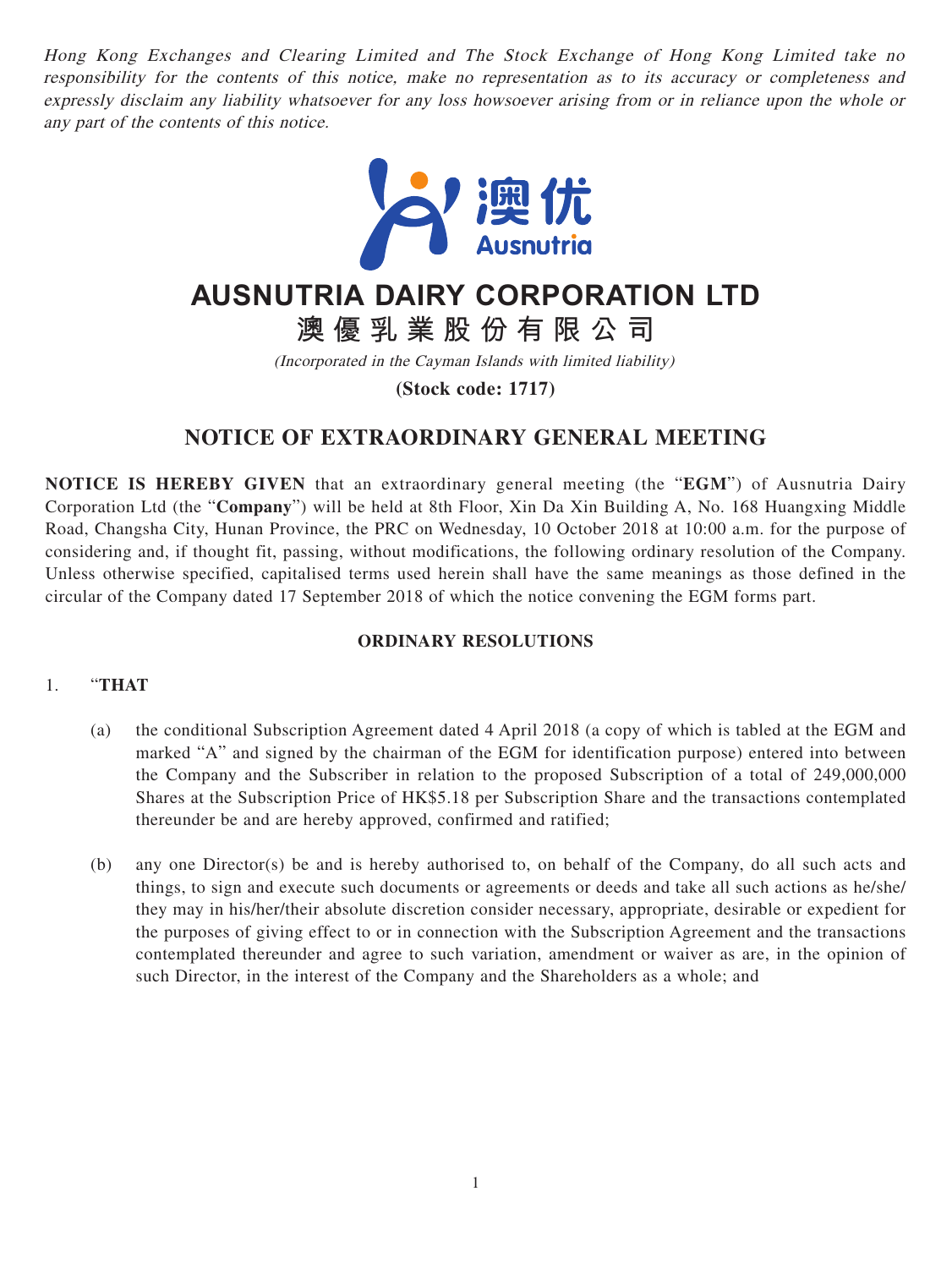(c) subject to and conditional upon the Listing Committee of Stock Exchange having granted the listing of, and permission to deal in the Subscription Shares, the Directors be and are hereby granted the Specific Mandate which shall entitle the Directors to exercise all the powers of the Company to issue, allot and credit as fully paid, the Subscription Shares, on and subject to the terms and conditions of the Subscription Agreement, providing that the Specific Mandate shall be in addition to, and shall not prejudice nor revoke any general or specific mandates(s) which has/have been granted or may from time to time be granted to the Directors prior to the passing of this resolution."

### 2. "**THAT**

- (a) the authorised share capital of the Company be increased from HK\$150,000,000 divided into 1,500,000,000 Shares of HK\$0.10 each to HK\$300,000,000 divided into 3,000,000,000 Shares by the creation of an additional 1,500,000,000 new Shares; and
- (b) any one or more of the directors of the Company be and is/are hereby authorised to do all such acts and things and execute all such documents which he/she/they consider necessary, desirable or expedient for the purpose of, or in connection with, the implementation of and giving effect to the Increase in Authorised Share Capital."

#### **SPECIAL RESOLUTION**

#### 3. "**THAT**

(a) the capital clause of the Memorandum of Association be amended to reflect the Increase in Authorised Share Capital (the "**Amendments**") by deleting the existing clause 8 of the Memorandum of Association and substituting therewith the following:

"8. The share capital of the Company is HK\$300,000,000 divided into 3,000,000,000 of a nominal or par value of HK\$0.1 each"; and

(b) the amended and restated Memorandum of Association be filed with the Registrar of Companies to reflect the Amendments"

> By Order of the Board **Ausnutria Dairy Corporation Ltd Yan Weibin** Chairman

#### Hong Kong, 17 September 2018

Notes:

- (a) The register of members of the Company will be closed from Friday, 5 October 2018 to Wednesday, 10 October 2018, both days inclusive. No transfer of shares of the Company will be registered during that period. In order to qualify to attend and vote at the EGM, all instruments of transfer together with the relevant share certificate(s) must be lodged with the Company's branch share register in Hong Kong, Computershare Hong Kong Investor Services Limited, 17M Floor, Hopewell Centre 183 Queen's Road East, Wanchai, Hong Kong for registration no later than 4:30 p.m. on Thursday, 4 October 2018.
- (b) A member entitled to attend and vote at the above meeting is entitled to appoint one or more than one proxy to attend and vote on his behalf. A proxy need not be a member of the Company but must be present in person to represent the member.